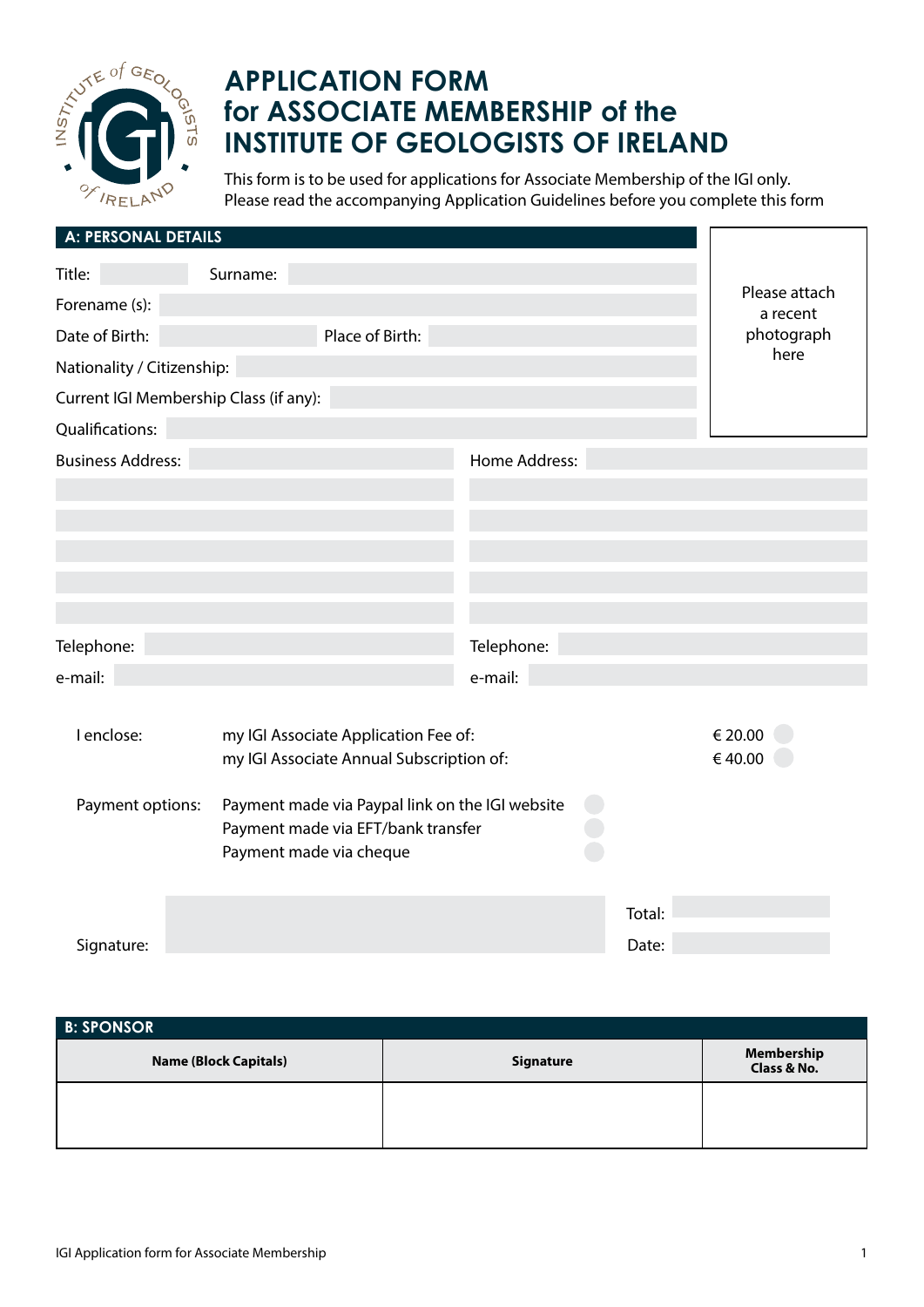|                         | C: FIELDS OF PROFESSIONAL EXPERTISE IN GEOLOGY |                                              |                                                     |                            |                       |  |
|-------------------------|------------------------------------------------|----------------------------------------------|-----------------------------------------------------|----------------------------|-----------------------|--|
|                         |                                                |                                              | <b>Rank main</b><br>field of expertise<br>(1, 2, 3) | <b>Years</b><br>experience | Sponsor's<br>initials |  |
| 1                       | <b>Main Field</b>                              | Geochemistry                                 |                                                     |                            |                       |  |
|                         | Specialist areas                               | <b>Applied Geochemistry</b>                  |                                                     |                            |                       |  |
|                         |                                                | Pure Geochemistry                            |                                                     |                            |                       |  |
|                         |                                                | Geochemical Analysis                         |                                                     |                            |                       |  |
|                         |                                                | <b>Environmental Geochemistry</b>            |                                                     |                            |                       |  |
|                         | Other specialist areas (specify)               |                                              |                                                     |                            |                       |  |
|                         |                                                |                                              |                                                     |                            |                       |  |
| $\overline{2}$          | <b>Main Field</b>                              | <b>Education</b>                             |                                                     |                            |                       |  |
|                         | Specialist areas                               | <b>Teaching</b>                              |                                                     |                            |                       |  |
|                         |                                                | Geological Information                       |                                                     |                            |                       |  |
|                         |                                                | <b>History of Geology</b>                    |                                                     |                            |                       |  |
|                         | Other specialist areas (specify)               |                                              |                                                     |                            |                       |  |
|                         |                                                |                                              |                                                     |                            |                       |  |
| 3                       | <b>Main Field</b>                              | <b>Engineering Geology &amp; Geotechnics</b> |                                                     |                            |                       |  |
|                         | Specialist areas                               | Geotechnical Engineering                     |                                                     |                            |                       |  |
|                         |                                                | <b>Rock Mechanics</b>                        |                                                     |                            |                       |  |
|                         | Other specialist areas (specify)               |                                              |                                                     |                            |                       |  |
|                         |                                                |                                              |                                                     |                            |                       |  |
| 4                       | <b>Main Field</b>                              | <b>Environmental Geology</b>                 |                                                     |                            |                       |  |
|                         | Specialist areas                               | Contaminated Land                            |                                                     |                            |                       |  |
|                         |                                                | <b>Urban Geology</b>                         |                                                     |                            |                       |  |
|                         |                                                | Waste Management                             |                                                     |                            |                       |  |
|                         |                                                | <b>Environmental Impact Assessment</b>       |                                                     |                            |                       |  |
|                         |                                                | Environmental Site Assessment & Auditing     |                                                     |                            |                       |  |
|                         |                                                | <b>Hazardous Waste</b>                       |                                                     |                            |                       |  |
|                         |                                                | <b>Land Reclamation</b>                      |                                                     |                            |                       |  |
|                         |                                                | Geological Hazard Potential                  |                                                     |                            |                       |  |
|                         | Other specialist areas (specify)               |                                              |                                                     |                            |                       |  |
|                         |                                                |                                              |                                                     |                            |                       |  |
| 5                       | <b>Main Field</b>                              | <b>Geophysics</b>                            |                                                     |                            |                       |  |
|                         | Specialist areas                               | Remote Sensing                               |                                                     |                            |                       |  |
|                         |                                                | Seismology                                   |                                                     |                            |                       |  |
|                         |                                                | Engineering & Environmental                  |                                                     |                            |                       |  |
|                         |                                                | Mineral Exploration                          |                                                     |                            |                       |  |
|                         |                                                | Hydrocarbon Exploration                      |                                                     |                            |                       |  |
|                         |                                                | Archaeogeophysics                            |                                                     |                            |                       |  |
|                         | Other specialist areas (specify)               |                                              |                                                     |                            |                       |  |
|                         |                                                |                                              |                                                     |                            |                       |  |
| 6                       | <b>Main Field</b>                              | Hydrogeology                                 |                                                     |                            |                       |  |
|                         | Specialist areas                               | <b>Water Resources</b>                       |                                                     |                            |                       |  |
|                         |                                                | <b>Groundwater Protection</b>                |                                                     |                            |                       |  |
|                         | Other specialist areas (specify)               |                                              |                                                     |                            |                       |  |
|                         |                                                |                                              |                                                     |                            |                       |  |
| $\overline{\mathbf{z}}$ | <b>Main Field</b>                              | <b>Mining Geology &amp; Exploration</b>      |                                                     |                            |                       |  |
|                         | Specialist areas                               | Economic Geology                             |                                                     |                            |                       |  |
|                         |                                                | Appraisal/Evaluation                         |                                                     |                            |                       |  |
|                         |                                                | Exploration                                  |                                                     |                            |                       |  |
|                         |                                                | <b>Investment Analysis</b>                   |                                                     |                            |                       |  |
|                         |                                                | <b>Metallic Minerals</b>                     |                                                     |                            |                       |  |
|                         |                                                | Metallurgy                                   |                                                     |                            |                       |  |
|                         |                                                | Mine Geology                                 |                                                     |                            |                       |  |
|                         | Other specialist areas(specify)                |                                              |                                                     |                            |                       |  |
|                         |                                                |                                              |                                                     |                            |                       |  |
| 8                       | <b>Main Field</b>                              | <b>Marine Geology</b>                        |                                                     |                            |                       |  |
|                         | Specialist area                                | Sedimentology                                |                                                     |                            |                       |  |
|                         | Other specialist areas(specify)                |                                              |                                                     |                            |                       |  |
|                         |                                                |                                              |                                                     |                            |                       |  |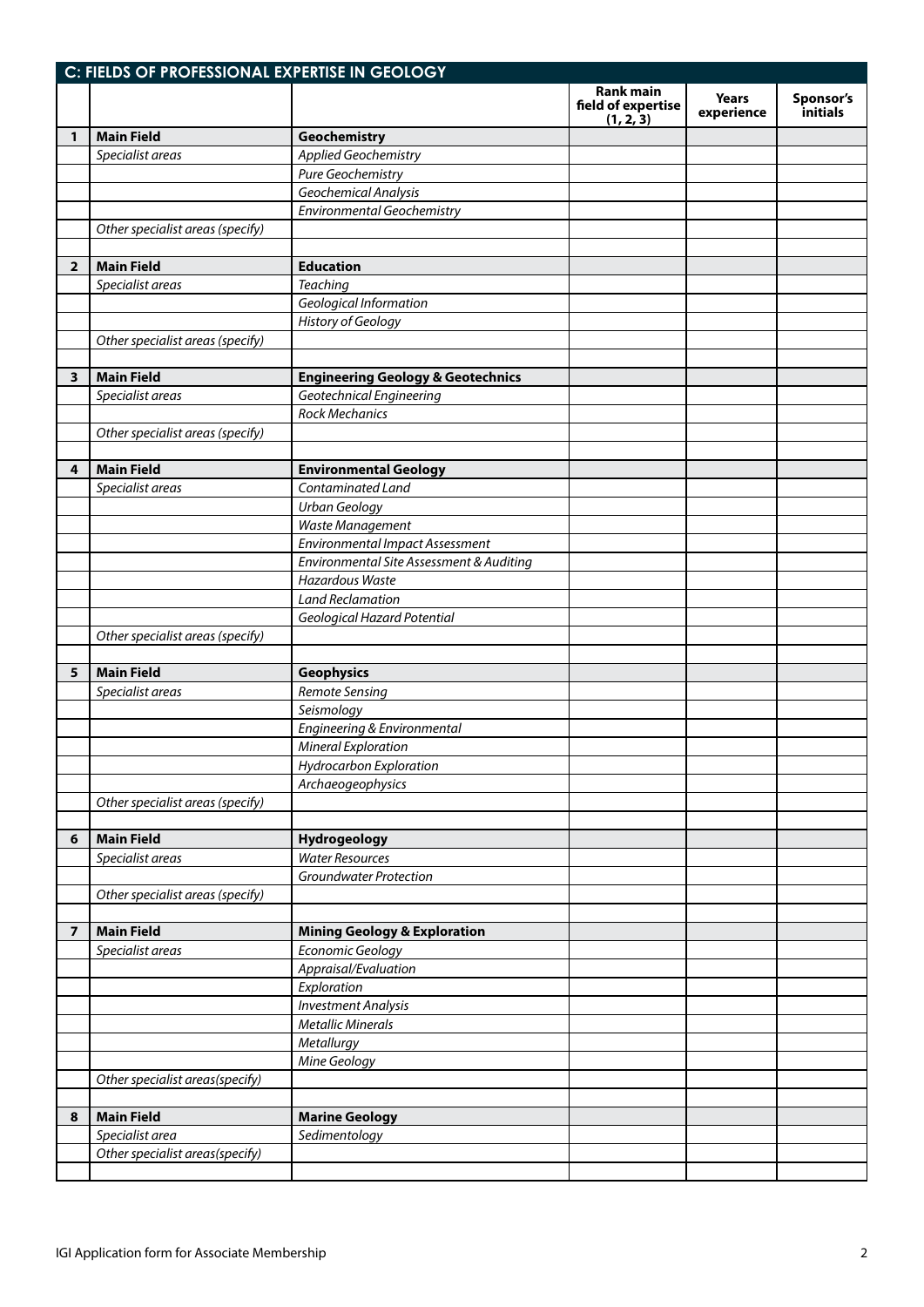|    |                                  |                                      | <b>Rank main</b><br>field of expertise<br>(1, 2, 3) | <b>Years</b><br>experience | Sponsor's<br>initials |
|----|----------------------------------|--------------------------------------|-----------------------------------------------------|----------------------------|-----------------------|
| 9  | <b>Main Field</b>                | <b>Hydrocarbon Geology</b>           |                                                     |                            |                       |
|    | Specialist areas                 | Seismic Interpretation               |                                                     |                            |                       |
|    |                                  | Exploration                          |                                                     |                            |                       |
|    |                                  | Development                          |                                                     |                            |                       |
|    |                                  | Production                           |                                                     |                            |                       |
|    |                                  | <b>Natural Gas</b>                   |                                                     |                            |                       |
|    | Other specialist areas (specify) |                                      |                                                     |                            |                       |
|    |                                  |                                      |                                                     |                            |                       |
| 10 | <b>Main Field</b>                | Palaeontology                        |                                                     |                            |                       |
|    | Specialist areas                 | Biostratigraphy                      |                                                     |                            |                       |
|    |                                  | Micropalaeontology                   |                                                     |                            |                       |
|    |                                  | Palynology                           |                                                     |                            |                       |
|    |                                  | <b>Maturation</b>                    |                                                     |                            |                       |
|    | Other specialist areas (specify) |                                      |                                                     |                            |                       |
|    |                                  |                                      |                                                     |                            |                       |
| 11 | <b>Main Field</b>                | <b>Quaternary Geology</b>            |                                                     |                            |                       |
|    | Specialist areas                 | Geomorphology                        |                                                     |                            |                       |
|    |                                  | Aerial Photo Interpretation          |                                                     |                            |                       |
|    |                                  | <b>Soil Science</b>                  |                                                     |                            |                       |
|    |                                  | <b>Quaternary Mapping</b>            |                                                     |                            |                       |
|    | Other specialist areas (specify) |                                      |                                                     |                            |                       |
|    | <b>Main Field</b>                |                                      |                                                     |                            |                       |
| 12 | Specialist areas                 | Geology<br><b>Borehole Logging</b>   |                                                     |                            |                       |
|    |                                  | Geological Mapping                   |                                                     |                            |                       |
|    |                                  | <b>Karstic Geology</b>               |                                                     |                            |                       |
|    |                                  | Mineralogy                           |                                                     |                            |                       |
|    |                                  | Petrology                            |                                                     |                            |                       |
|    |                                  | Sedimentology                        |                                                     |                            |                       |
|    |                                  | <b>Structural Geology</b>            |                                                     |                            |                       |
|    |                                  | Stratigraphy                         |                                                     |                            |                       |
|    |                                  | <b>Tectonics</b>                     |                                                     |                            |                       |
|    |                                  | Volcanic Geology                     |                                                     |                            |                       |
|    |                                  | <b>Mathematical Geology</b>          |                                                     |                            |                       |
|    |                                  | Regional Geology                     |                                                     |                            |                       |
|    |                                  | Metamorphic Geology                  |                                                     |                            |                       |
|    |                                  | Igneous Geology                      |                                                     |                            |                       |
|    |                                  | Heritage                             |                                                     |                            |                       |
|    | Other specialist areas (specify) |                                      |                                                     |                            |                       |
|    |                                  |                                      |                                                     |                            |                       |
| 13 | <b>Main Field</b>                | <b>Industrial Rocks and Minerals</b> |                                                     |                            |                       |
|    | Specialist areas                 | Aggregates                           |                                                     |                            |                       |
|    |                                  | Coal                                 |                                                     |                            |                       |
|    |                                  | Phosphates                           |                                                     |                            |                       |
|    |                                  | Uranium                              |                                                     |                            |                       |
|    |                                  | Clays                                |                                                     |                            |                       |
|    | Other specialist areas (specify) | Gypsum                               |                                                     |                            |                       |
|    |                                  |                                      |                                                     |                            |                       |
| 14 | <b>Main Field</b>                | <b>Management</b>                    |                                                     |                            |                       |
|    | Specialist areas                 | Operations/Development               |                                                     |                            |                       |
|    |                                  | Regulatory                           |                                                     |                            |                       |
|    | Other specialist areas (specify) |                                      |                                                     |                            |                       |
|    |                                  |                                      |                                                     |                            |                       |
| 15 | <b>Main Field</b>                | <b>Geological Computing</b>          |                                                     |                            |                       |
|    | Specialist areas                 | GIS                                  |                                                     |                            |                       |
|    |                                  | Modelling                            |                                                     |                            |                       |
|    |                                  | Database Management                  |                                                     |                            |                       |
|    | Other specialist areas (specify) |                                      |                                                     |                            |                       |
|    |                                  |                                      |                                                     |                            |                       |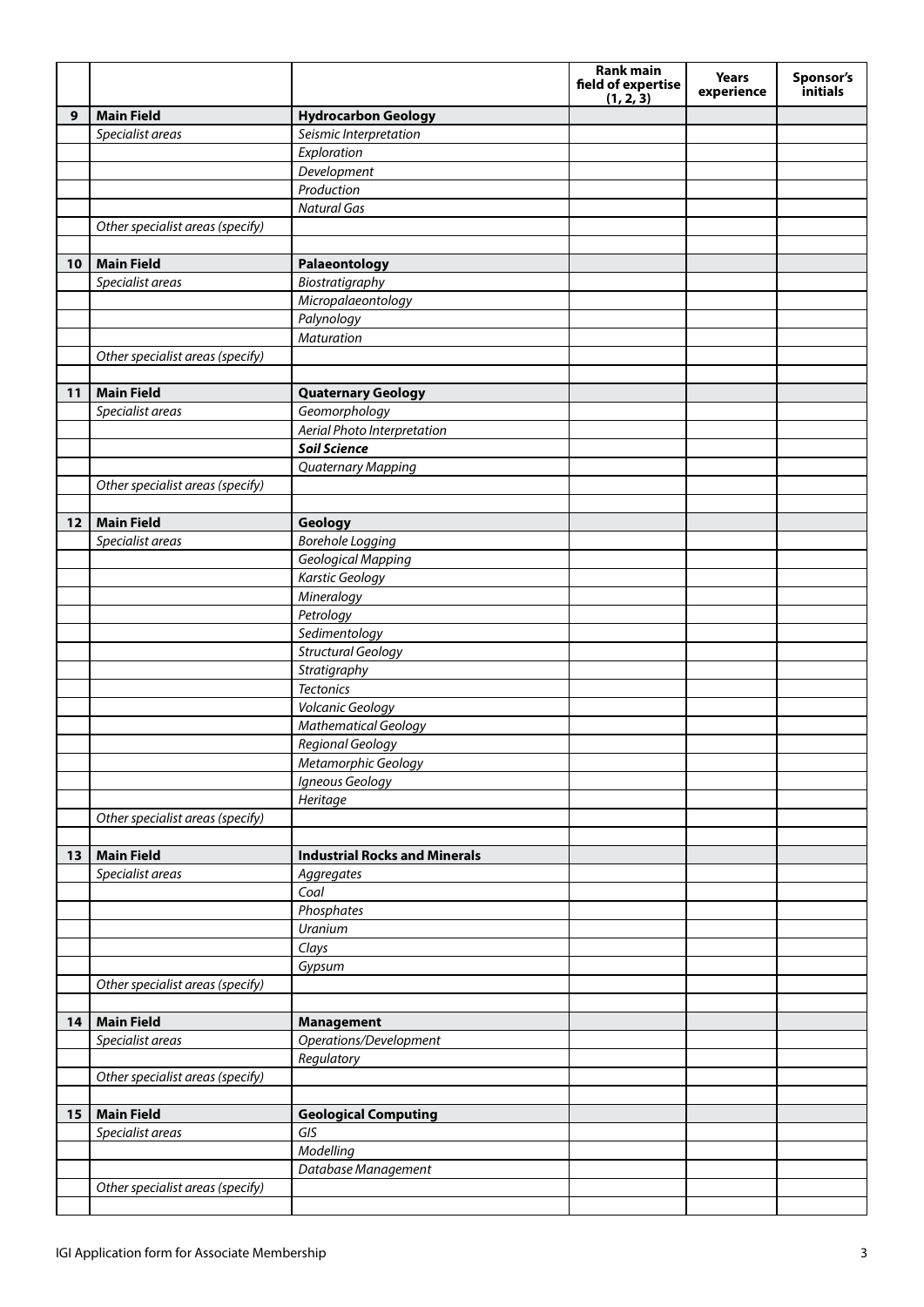| D: ACADEMIC QUALIFICATIONS (Authenticated copies of degree and/or diploma certificate(s) must be included with this application) |                |      |                      |                       |                              |
|----------------------------------------------------------------------------------------------------------------------------------|----------------|------|----------------------|-----------------------|------------------------------|
| Award                                                                                                                            | <b>Subject</b> | Year | <b>Awarding Body</b> | <b>Place of Study</b> | Sponsor's<br><i>initials</i> |
|                                                                                                                                  |                |      |                      |                       |                              |
|                                                                                                                                  |                |      |                      |                       |                              |
|                                                                                                                                  |                |      |                      |                       |                              |
|                                                                                                                                  |                |      |                      |                       |                              |
|                                                                                                                                  |                |      |                      |                       |                              |
|                                                                                                                                  |                |      |                      |                       |                              |

| E: MEMBERSHIP OF OTHER BODIES (Professional and/or Scientific) |              |                     |                       |  |  |
|----------------------------------------------------------------|--------------|---------------------|-----------------------|--|--|
| <b>Name of Organization</b>                                    | <b>Class</b> | <b>Year Elected</b> | Sponsor's<br>Initials |  |  |
|                                                                |              |                     |                       |  |  |
|                                                                |              |                     |                       |  |  |
|                                                                |              |                     |                       |  |  |
|                                                                |              |                     |                       |  |  |
|                                                                |              |                     |                       |  |  |

## **F: PREVIOUS OCCUPATIONS**

List in chronological order, with the employer's name and address, dates and nature of duties. Do not include your current occupation as this is covered in the next section. Please include all periods, whether or not in the geological profession. Continue on additional sheets if necessary.

| From | To | Employer<br>(Name and Address) | <b>Applicant's Duties</b> | Sponsor's<br>Initials |
|------|----|--------------------------------|---------------------------|-----------------------|
|      |    |                                |                           |                       |
|      |    |                                |                           |                       |
|      |    |                                |                           |                       |
|      |    |                                |                           |                       |
|      |    |                                |                           |                       |
|      |    |                                |                           |                       |
|      |    |                                |                           |                       |
|      |    |                                |                           |                       |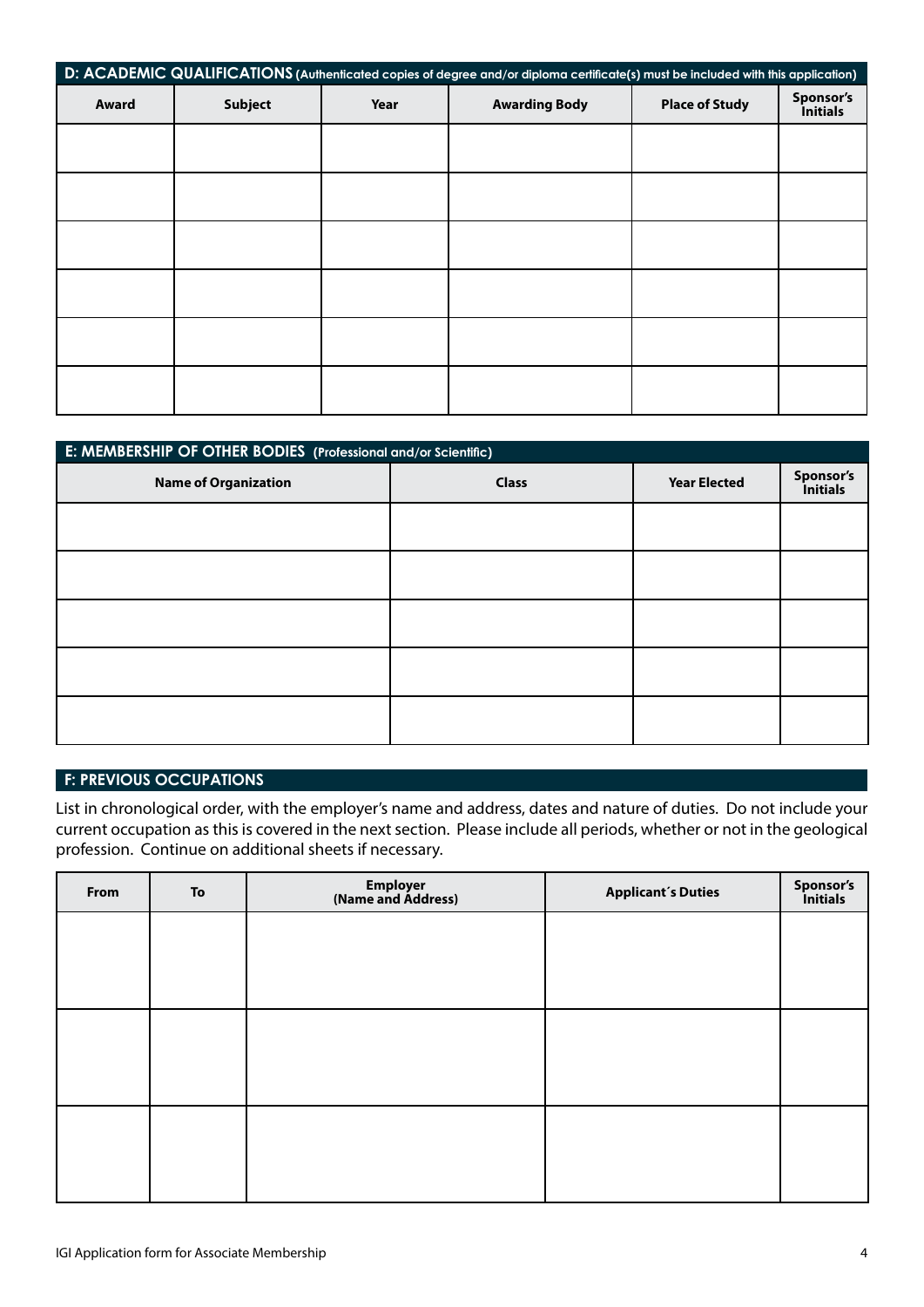| G: DETAILS OF PRESENT OCCUPATION and NATURE OF DUTIES (Brief Description) |                       |  |
|---------------------------------------------------------------------------|-----------------------|--|
|                                                                           | Sponsor's<br>Initials |  |
|                                                                           |                       |  |
|                                                                           |                       |  |
|                                                                           |                       |  |
|                                                                           |                       |  |
|                                                                           |                       |  |
|                                                                           |                       |  |
|                                                                           |                       |  |
|                                                                           |                       |  |
|                                                                           |                       |  |
|                                                                           |                       |  |
|                                                                           |                       |  |
|                                                                           |                       |  |
|                                                                           |                       |  |

## **DECLARATION**

I declare that I shall abide by the rules of the Institute of Geologists of Ireland. I shall uphold the highest standards of the Profession as laid out in the Articles of Association and in the Code of Ethics.

| Signed:               |       |  |
|-----------------------|-------|--|
| Name (BLOCK LETTERS): | Date: |  |

**PRINT FORM** 

٦